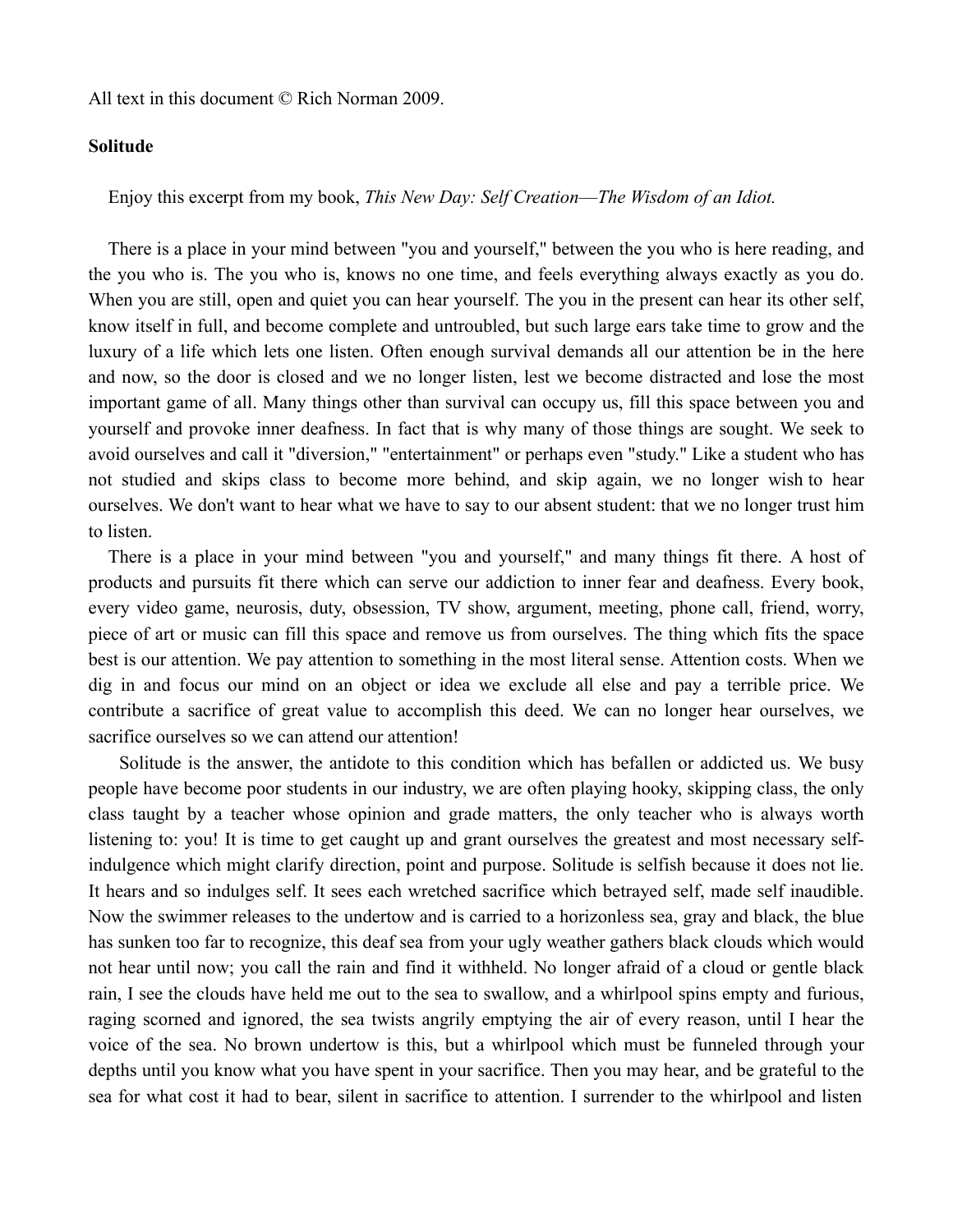silently, gladly, for I am grateful to the sea for not having abandoned me, and I know why she is angry, so I beg she forgive my absence and show her I wish only to repay her, soothe her, and listen to her angry scolding. How could I not be angry with myself? It is after all my sea I have spurned, sacrificed, forced to live silent and submerged. The sea has heard my prayer and the hungry whirlpool collapses, expanding inside out, now a fountain, and I am tossed into a welcoming cloudless tropical sky, and received warmly by a new, kind sea. In solitude we hear the cost of creation and gladly listen to pay the bill. The sea holds no grudge and wants only for you to know and love her again, listen again. Solitude is our gift to her as our attention was hers to us. Not to indulge her selfish nature is to be condemned to carry your unmended heart slung clumsily over your shoulder, and feel life as a weight and a burden. How sad and tired is a man who has not found his undertow and followed it, to discover it is the sure current of his happiness.

What creates such an undertow? What makes a mysterious sea of fear and delight of what we ourselves have done? Why should such a thing be a mystery? Man has learned to hide in plain sight. To hide, of all people, from himself! Each compromise, each lie to oneself to ease rather than change, each ordinary work-a-day swallowing of a speck of poison seems well within our ability to survive, even enjoy, but here we hide. A small pain is easily forgotten and can be withstood for a time, and then some more, but eventually it will display a cumulative effect which will decrease the "spiritual buoyancy" of the person who bears it. By the time this strange brown weight has taken hold years later, the habit of destruction has become invisible, unnoticed, counted on and familiar. It is now well-hidden in broad daylight, accepted and beyond reproach. This is how we become a mystery to ourselves; we learn to tolerate the origins of our misery, we make them ordinary.

Once this trap is set we soon have reason to avoid ourselves as the poison accumulates and work, obsession, recreation, drugs, duty or more sacrifice, which now furthers both emotional debt and denial, fill the space between "you and yourself" and the mystery deepens, along with its attendant sickness. Sickness, weight and the stifling despair of inner deadness and ill-defined anxiety, accompany any long period where we live without hearing ourselves. However slowly, pain will emerge in an attempt to sharpen our hearing.

Solitude is an environment which is conducive to ending this, and a thousand other ways and reasons we have found to ignore ourselves. Fear unravels its mechanism, injuries and mistakes begin to speak, reveal themselves, with our mind unresisting and judgment openly silent we are embraced by our unrelenting solitude. Every demon and its god crawl quietly, stealthily up beside your ear to confess. Soon you will cry their tears, since they feel as but one too pitiful to accept until now. A welcome silence which does not judge, but listens, is characteristic of the most perfect solitude. No forgiveness, which is only judgment concealed, is needed, only listening. See why, change and never return unless sacrifice demands and pays double in her gratitude! Hear and be well! This is the promise solitude bestows upon those who serve her. We are eager for her gifts, and treat her with reverence and silence which does not judge. So can we best attend her.

One who is distant from themselves will find solitude, true solitude without fantasy or diversion, to be an unbearable bed of anxiety, and each moment in solitude will seem a cruel laceration. This is as it should be and it is the anxiety which our inattention to self has made for us, which serves to carry us out to sea so we may learn why. In less poetic language it is the anxiety which comes of being truly,